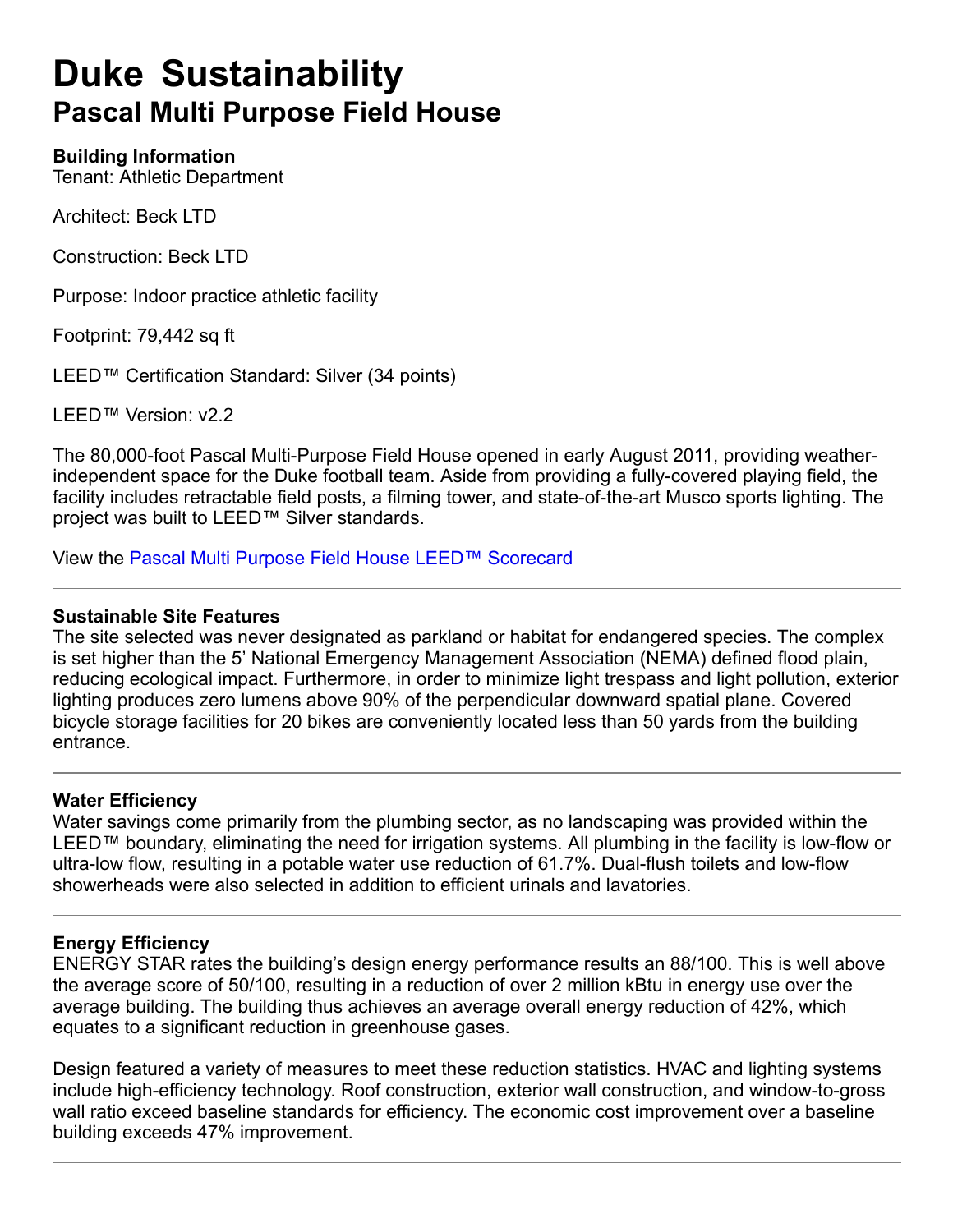#### **Indoor Air Quality**

Lowemitting materials, including adhesives and sealants, were selected to achieve VOC limits well within LEED™ standards. Furthermore, a thorough Indoor Air Quality (IAQ) management plan was developed to ensure above-average indoor air quality for future building activity. No CFC-based refrigerants were used during any process of construction.

### **Resource Management**

A variety of regional and highly recycled content materials were utilized in construction. Steel stands as a highlight, with 100% originating from scrap. Of this 100%, 90% is post-consumer. Masonry units comprised of 31% recycled material, and fiberglass insulation included 20% post-consumer bottle glass content. Furthermore, 76.9% of the fiberglass material is classified as regionally attained. In total, 41.4% of materials were regionally acquired, exceeding the 40% LEED™ threshold for exemplary performance.

## **Integration of Sustainability in Design & Construction Process**

Project managers complied with strict standards for a sustainable design and construction process. Erosion and sediment control plans were followed to protect against site damage during construction, including guidelines to reestablish areas surrounding the LEED™ boundary with native turf following disturbance.

Several initiatives were adhered to in promoting IAQ and source control during construction. Overhead doors flushed the building of any residual toxins, and materials were staged outside. Source control included protecting materials from moisture, scheduling for roof insulation complying with weather protection, and promoting electric-only operation in interior spaces. For further compliance of a healthy, sustainable working environment, WATCO mechanical designed a construction indoor air quality management plan.